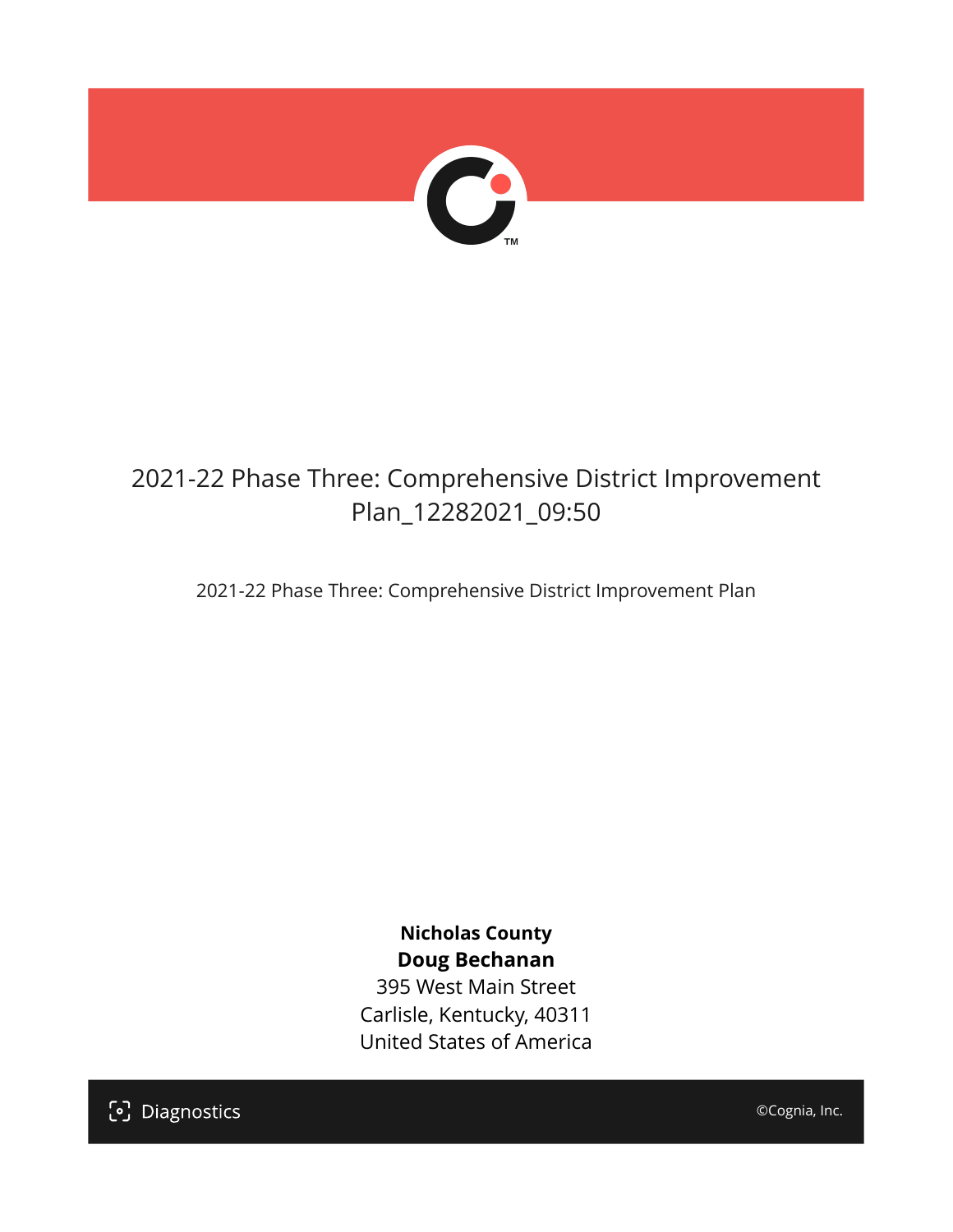2021-22 Phase Three: Comprehensive District Improvement Plan - 2021-22 Phase Three: Comprehensive District Improvement

Plan\_12282021\_09:50 - Generated on 01/04/2022

Nicholas County

#### **Table of Contents**

| 2021-22 Phase Three: Comprehensive District Improvement Plan |  |
|--------------------------------------------------------------|--|
| Affachment Summary                                           |  |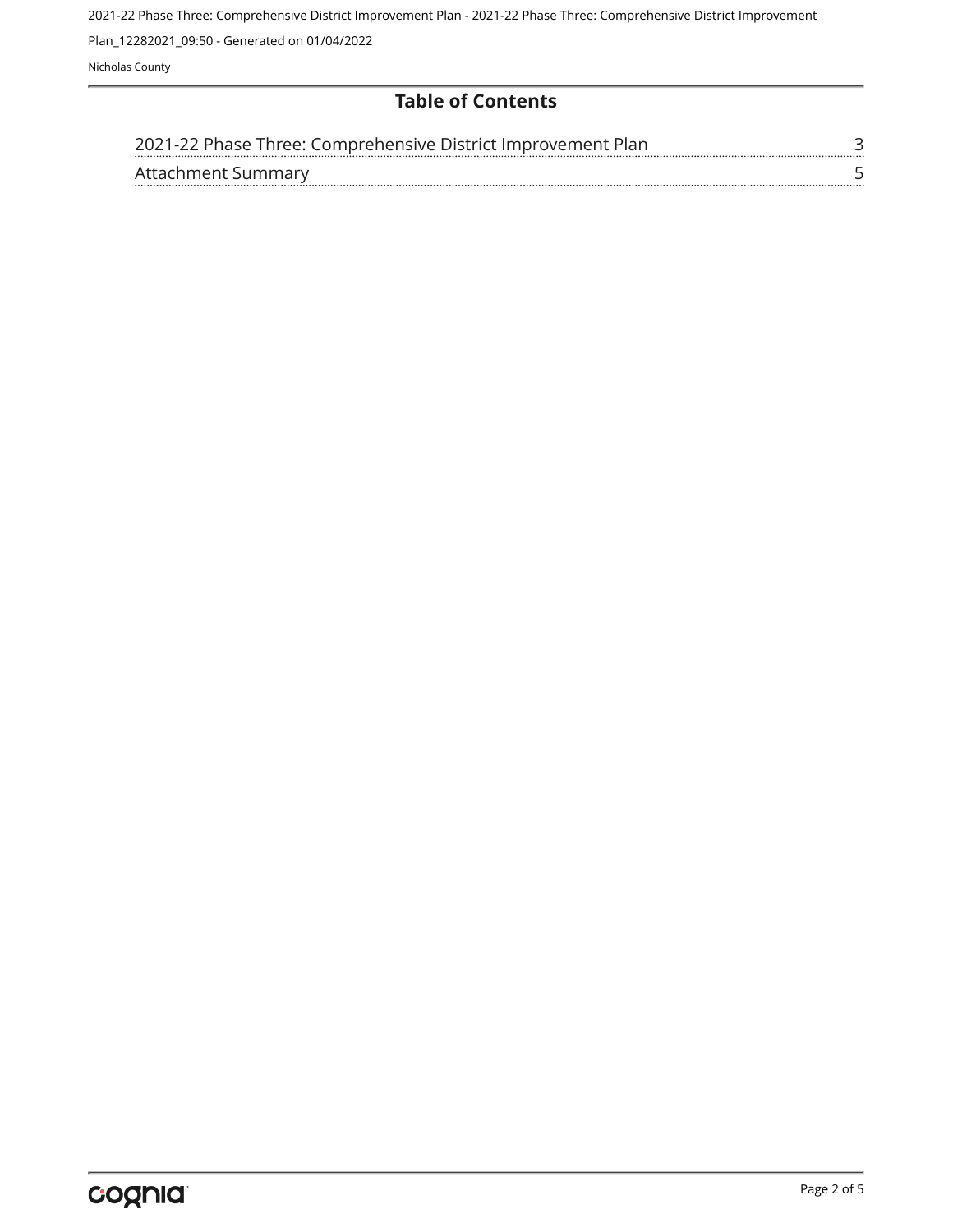## <span id="page-2-0"></span>**2021-22 Phase Three: Comprehensive District Improvement Plan** Rationale

District improvement efforts are a collaborative process involving multiple stakeholders. During the improvement planning process, leaders focus on priority needs, district funding, and closing achievement gaps between identified subgroups of students. When implemented with fidelity, the Comprehensive District Improvement Plan (CDIP) cultivates an environment that promotes student growth and achievement.

While the focus of continuous improvement is student performance, the work must be guided by the aspects of teaching and learning that affect performance. An effective improvement process should address the contributing factors creating the learning environment (inputs) and the performance data (outcomes).

Using the Comprehensive District Improvement Plan Template

The template is a complement to the Needs Assessment for Districts. Using your determined priorities, you will set both short- and long-term targets and outline the activities intended to produce the desired changes.

a. Develop your Strategic Goals using the [Comprehensive District Improvement Plan Template](https://education.ky.gov/school/csip/Documents/kde comprehensive improvement plan for district.docx). b. Upload your completed Comprehensive District Improvement Plan in the attachment area below.

Describe which objectives and strategies will be maintained and which will be added or modified to address current needs as outlined in your needs assessment diagnostic, especially those of any identified gap groups. Summarize the plan of action developed through your goal setting process.

The attached Nicholas County District Comprehensive Improvement Plan describes the objectives and strategies that will be maintained, added, and/or modified to address the current needs of our students as outlined in our previously submitted assessment diagnostic with special emphasis on our 2 identified gap groups, students from disadvantaged backgrounds and students with identified disabilities.

### **ATTACHMENTS**

#### **Attachment Name**



Nicholas County Schools CDIP 2021-2022

Operational Definitions

**Goal:** Long-term three- to five-year targets based on the six (6) required district goals: proficiency,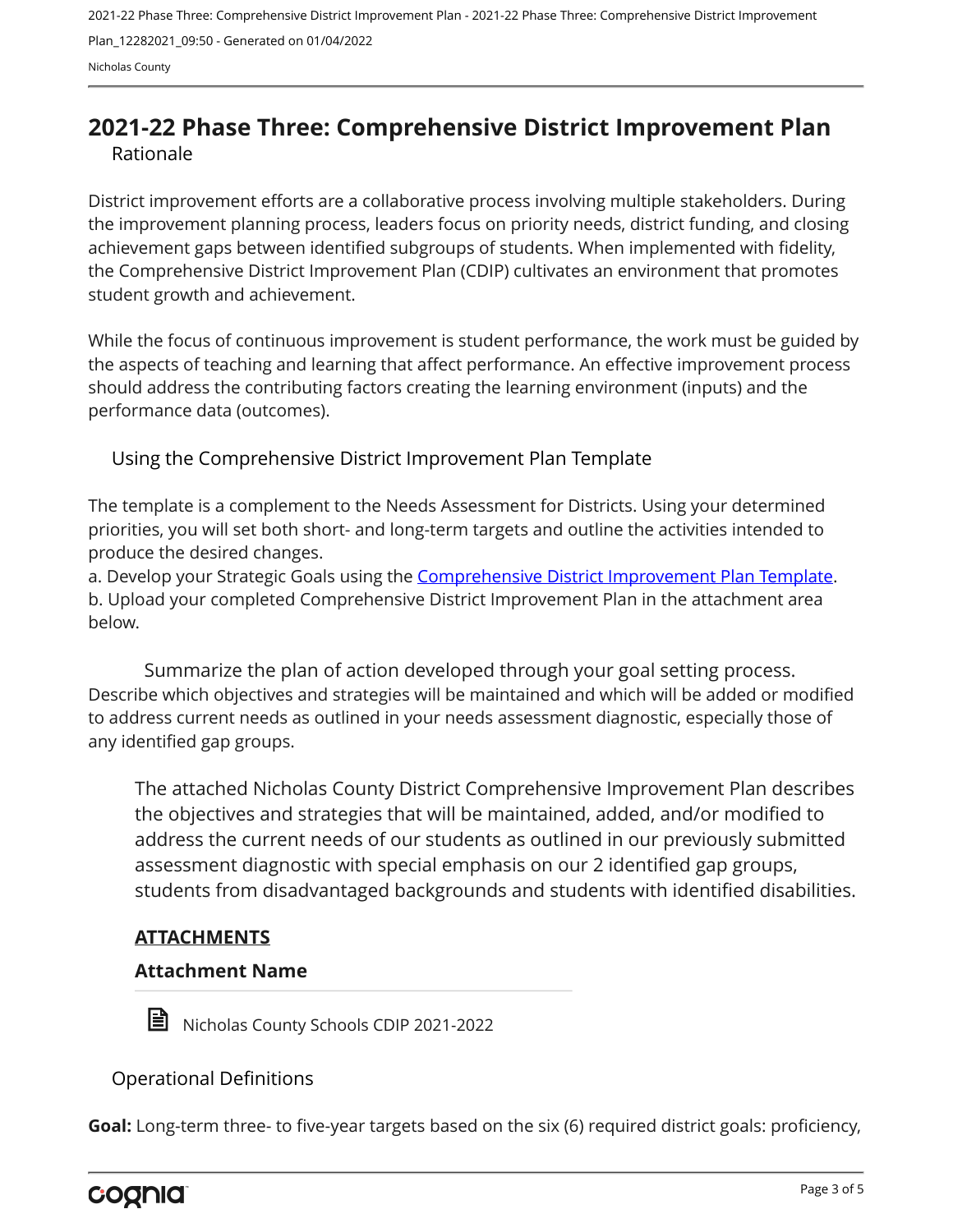2021-22 Phase Three: Comprehensive District Improvement Plan - 2021-22 Phase Three: Comprehensive District Improvement Plan\_12282021\_09:50 - Generated on 01/04/2022 Nicholas County

separate academic indicator, achievement gap closure, graduation rate, growth, and transition readiness. Long-term targets should be informed by The Needs Assessment for Districts.

**Objective:** Short-term target to be attained by the end of the current academic year. There can be multiple objectives for each goal.

**Strategy:** An approach to systematically address the process, practice, or condition that the district will focus its efforts upon, as identified in the Needs Assessment for Districts, in order to reach its goals or objectives. There can be multiple strategies for each objective. The strategy can be based upon Kentucky's six (6) Key Core Work Processes listed below or another established improvement approach (i.e. *Six Sigma, Shipley, Baldridge, etc.*).

**Key Core Work Processes:** A series of processes identified by the Kentucky Department of Education that involve the majority of an organization's workforce and relate to its core competencies. These are the factors that determine an organization's success and help it prioritize areas for growth.

[KCWP 1: Design and Deploy Standards](https://education.ky.gov/school/csip/Documents/KCWP%201%20Strategic%20Design%20and%20Deploy%20Standards.pdf) [KCWP 2: Design and Deliver Instruction](https://education.ky.gov/school/csip/Documents/KCWP%202%20Strategic%20Design%20and%20Deliver%20Instruction.pdf) [KCWP 3: Design and Deliver Assessment Literacy](https://education.ky.gov/school/csip/Documents/KCWP%203%20Strategic%20Design%20and%20Deliver%20Assessment%20Literacy.pdf) [KCWP 4: Review, Analyze and Apply Data](https://education.ky.gov/school/csip/Documents/KCWP%204%20Strategic%20Review%20Analyze%20and%20Apply%20Data.pdf) [KCWP 5: Design, Align and Deliver Support](https://education.ky.gov/school/csip/Documents/KCWP%205%20Strategic%20Design%20Align%20Deliver%20Support%20Processes.pdf) [KCWP 6: Establishing Learning Culture and Environment](https://education.ky.gov/school/csip/Documents/KCWP%206%20Strategic%20Establish%20Learning%20Culture%20and%20Environment.pdf)

**Activity:** Actionable steps used to deploy the chosen strategy. There can be multiple activities for each strategy.

**Measure of Success:** Criteria that shows the impact of the work. The **measures** may be quantitative or qualitative but are observable in some way.

**Progress Monitoring:** Process used to assess the implementation of the plan, the rate of improvement, and the effectiveness of the plan. Should include timelines and responsible individuals.

**Funding:** Local, state, or federal funds/grants used to support (or needed to support) the improvement initiative.

Requirements for Building an Improvement Plan

There are six (6) required district goals:

• Proficiency, separate academic indicator, achievement gap closure, graduation rate, growth, and transition readiness.